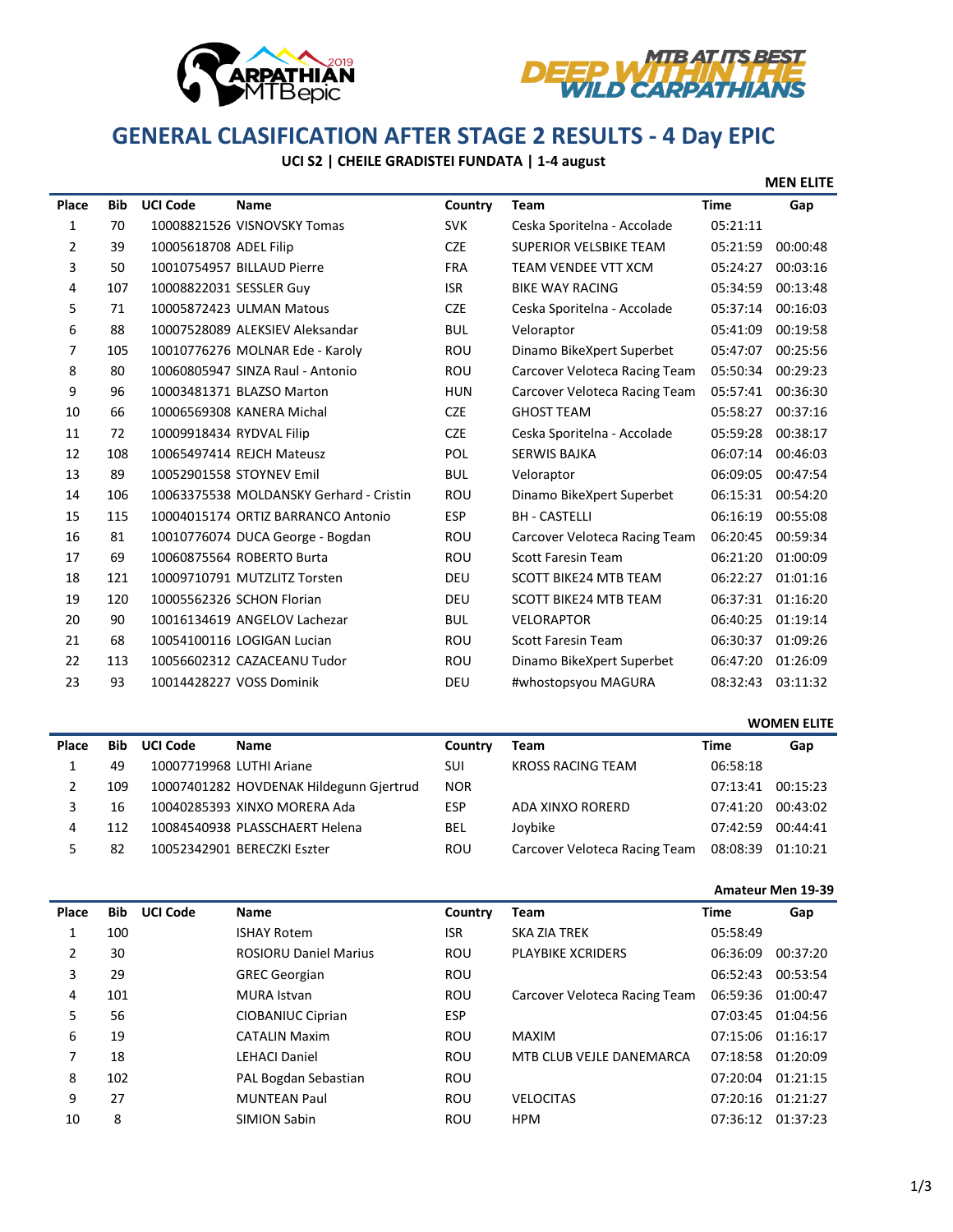



| 11 | 23             | <b>CRETU Alexandru</b>         | ROU        |                                | 07:36:33 | 01:37:44 |
|----|----------------|--------------------------------|------------|--------------------------------|----------|----------|
| 12 | 37             | JIPA Razvan - Andrei           | ROU        |                                | 07:37:39 | 01:38:50 |
| 13 | 21             | <b>PATRICHE Mihai</b>          | <b>ROU</b> | <b>EVERGREEN BIKING TEAM</b>   | 07:38:26 | 01:39:37 |
| 14 | 114            | <b>PASTUSIAK Marcin</b>        | POL        |                                | 07:39:31 | 01:40:42 |
| 15 | 22             | <b>AASA Martin</b>             | <b>SWE</b> | Lulu Terrung cyklister         | 07:40:37 | 01:41:48 |
| 16 | 55             | <b>MIRCIOI Cristian</b>        | <b>ROU</b> | <b>MAUS BIKE TIBISCUS TEAM</b> | 07:43:14 | 01:44:25 |
| 17 | 117            | 10088909473 JANATA Boris       | <b>SVK</b> | BIKE ARENA ZLATNICKA DOLINA    | 07:45:03 | 01:46:14 |
| 18 | 111            | CATOIU Andrei                  | ROU        |                                | 07:47:27 | 01:48:38 |
| 19 | 98             | <b>PAKULA Piotr</b>            | POL        |                                | 07:48:31 | 01:49:42 |
| 20 | 34             | <b>WALLYN Bert</b>             | <b>BEL</b> |                                | 07:52:42 | 01:53:53 |
| 21 | 52             | <b>NEAGA Lucian</b>            | ROU        | <b>VELOX CYCLING TEAM</b>      | 07:56:22 | 01:57:33 |
| 22 | 103            | 10056596652 SPRINCEANA Catalin | ROU        | Dinamo BikeXpert Superbet      | 08:02:07 | 02:03:18 |
| 23 | 85             | 10096265410 TAPASZTO Zsolt     | ROU        | Carcover Veloteca Racing Team  | 08:03:45 | 02:04:56 |
| 24 | 31             | <b>TEBEICA Tiberiu</b>         | ROU        | Dinamo BikeXpert Superbet      | 08:04:18 | 02:05:29 |
| 25 | 110            | <b>TORRES VILLALON Pedro</b>   | <b>ESP</b> |                                | 08:07:25 | 02:08:36 |
| 26 | 97             | <b>LENZ Michal</b>             | POL        | <b>GOOD RIDE</b>               | 08:07:53 | 02:09:04 |
| 27 | 65             | <b>KLAKURKA Vaclav</b>         | <b>CZE</b> | AD TEAM                        | 08:11:22 | 02:12:33 |
| 28 | 26             | <b>NAGY Tiberiu</b>            | <b>ROU</b> | <b>VELOCITAS</b>               | 08:27:44 | 02:28:55 |
| 29 | $\overline{7}$ | <b>COLIBAN Andrei</b>          | ROU        |                                | 08:39:03 | 02:40:14 |
| 30 | 24             | <b>BURCA Cristian</b>          | ROU        | <b>VELOCITAS</b>               | 08:41:34 | 02:42:45 |
| 31 | 57             | <b>LAZAR Mihai</b>             | ROU        |                                | 08:42:12 | 02:43:23 |
| 32 | 35             | SZANTAI VECSERA Balint         | <b>HUN</b> |                                | 09:08:55 | 03:10:06 |
| 33 | 73             | <b>KOZAK David</b>             | <b>CZE</b> | AD TEAM                        | 09:19:33 | 03:20:44 |
| 34 | 25             | JURA Mihai - Andrei            | ROU        | <b>ACS VELOCITAS</b>           | 09:26:11 | 03:27:22 |
| 35 | 10             | PASCU Andrei                   | ROU        |                                | 09:26:19 | 03:27:30 |
| 36 | 75             | <b>KOVALEVSKIY Vladimir</b>    | <b>RUS</b> |                                | 09:34:06 | 03:35:17 |
| 37 | 11             | ROBU Andrei                    | ROU        |                                | 09:50:03 | 03:51:14 |
| 38 | 5              | <b>GAVRILA Doru</b>            | ROU        |                                | 10:13:55 | 04:15:06 |
| 39 | 6              | LUPICA Razvan                  | ROU        |                                | 10:15:54 | 04:17:05 |
| 40 | 36             | <b>ZOLTAN Fogarasi</b>         | ROU        | <b>GARAGE RACING</b>           | 11:04:40 | 05:05:51 |
| 41 | 43             | FORD Jeffrey                   | ROU        |                                | 12:06:17 | 06:07:28 |
| 42 | 46             | SHORT John                     | GBR        |                                | 12:48:00 | 06:49:11 |
| 43 | 60             | <b>OLARU Mircea</b>            | ROU        |                                | 12:50:05 | 06:51:16 |

### **Amateur Men 40-49**

| Place | <b>Bib</b> | <b>UCI Code</b>        | <b>Name</b>             | Country    | Team                           | Time     | Gap      |
|-------|------------|------------------------|-------------------------|------------|--------------------------------|----------|----------|
|       | 63         |                        | <b>ELMIGER Martin</b>   | SUI        | <b>TORTOUR</b>                 | 06:04:13 |          |
| 2     | 54         | N-0290                 | <b>IONASCU Marius</b>   | <b>ROU</b> | <b>MAUS BIKE TIBISCUS TEAM</b> | 06:51:04 | 00:46:51 |
| 3     | 12         |                        | JIDOVU Cristian         | <b>ROU</b> | <b>CS TIBISCUS</b>             | 06:58:04 | 00:53:51 |
| 4     | 94         |                        | <b>DANNER Roland</b>    | <b>DEU</b> | #whostopsyou MAGURA            | 07:02:24 | 00:58:11 |
| 5     | 77         |                        | <b>MARTIN Rytir</b>     | <b>CZE</b> | AD TEAM                        | 07:03:59 | 00:59:46 |
| 6     | 51         |                        | LAGUIA Alfredo          | <b>ESP</b> | <b>BEER O CLOCK</b>            | 07:28:19 | 01:24:06 |
| 7     | 13         |                        | PREDA Razvan            | <b>ROU</b> | <b>HPM Pro Mountain Sports</b> | 07:31:50 | 01:27:37 |
| 8     | 92         |                        | <b>RUSEV Kalin</b>      | <b>BUL</b> | Veloraptor                     | 07:32:04 | 01:27:51 |
| 9     | 83         | 10096233882 VERES Joan |                         | <b>ROU</b> | Carcover Veloteca Racing Team  | 08:03:41 | 01:59:28 |
| 10    | 84         |                        | 10096119607 BARNA Gabor | <b>ROU</b> | Carcover Veloteca Racing Team  | 08:17:57 | 02:13:44 |
| 11    | 91         |                        | <b>TANKOV Viktor</b>    | <b>BUL</b> | Veloraptor                     | 08:31:17 | 02:27:04 |
| 12    | 62         |                        | <b>COCIUBA Teofil</b>   | <b>ROU</b> |                                | 08:31:57 | 02:27:44 |